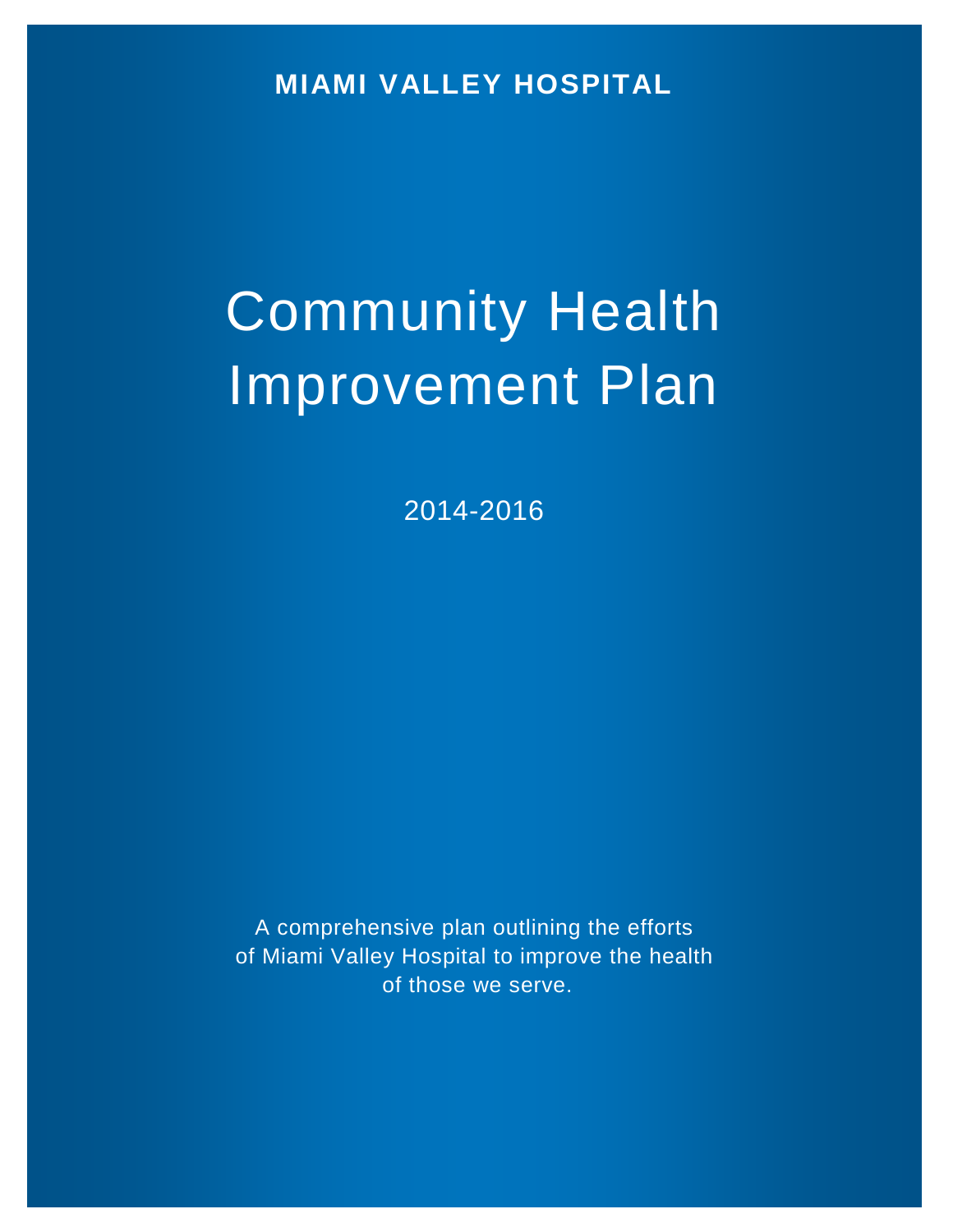# **Contents**

<span id="page-1-0"></span>

| Miami Valley Hospital and Premier Health: Committed to Improving Community Health  4                    |
|---------------------------------------------------------------------------------------------------------|
|                                                                                                         |
|                                                                                                         |
|                                                                                                         |
|                                                                                                         |
|                                                                                                         |
|                                                                                                         |
| Priority Area 1: Reduce the incidence and complications from adult hypertension 8                       |
|                                                                                                         |
| Priority Area 3: To reduce the incidence of diabetes in our area and prevent complications in those who |
|                                                                                                         |
|                                                                                                         |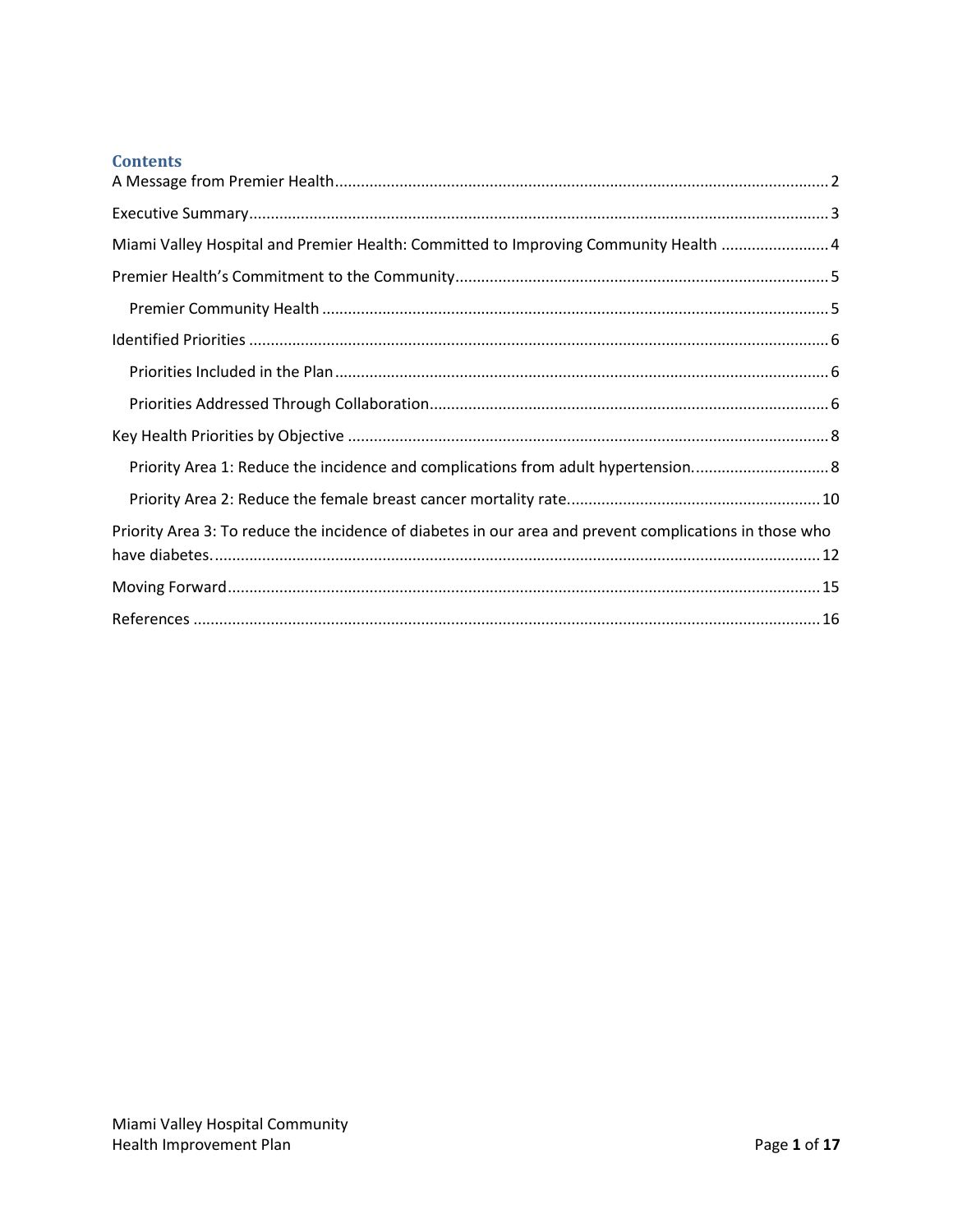## **A Message from Premier Health**

Dear Colleagues:

Healthcare is experiencing unprecedented changes that affect individuals and the entire community. In particular, the move to focus more fully on building healthier communities is a systemic change we have embraced for a long time at Premier Health and is part of our mission. We are committed to and are excited to support these initiatives that will positively impact so many of the people we serve.

An essential part of knowing how we can improve health in our community is to understand the unique health issues of our community. To that end, Premier Health was part of a collaboration in 2013 with the Greater Dayton Area Hospital Association and hospitals throughout Southwestern Ohio to conduct a regional Community Health Needs Assessment. This assessment assisted us in identifying areas of opportunity to improve community health.

This report shares our plan for improving population health in the identified priority areas in our region. As you will see, a task this large cannot be done alone. Premier Health collaborates with numerous organizations, coalitions and other groups to impact these important issues. Just as we strive to offer patient-centered care in our clinical facilities, the majority of activities you see in this plan are community-centered.

This plan is just the beginning. Every three years a Community Health Needs Assessment and subsequent Community Health Improvement Plan will be repeated to help us understand the impact of our strategies as it relates to improving health and to identify emerging issues.

We are pleased to present this Community Health Improvement Plan for your review. We consider it a privilege to serve the people of the greater Dayton region and continue our efforts to impact the health status of the community.

Sincerely,

James Pancoast President and CEO Premier Health

<span id="page-2-0"></span>If you have questions or feedback about this report, contact: Premier Health 110 N. Main St. Dayton, Ohio 45402 (937) 208-8000 www.premierhealth.com/contact-us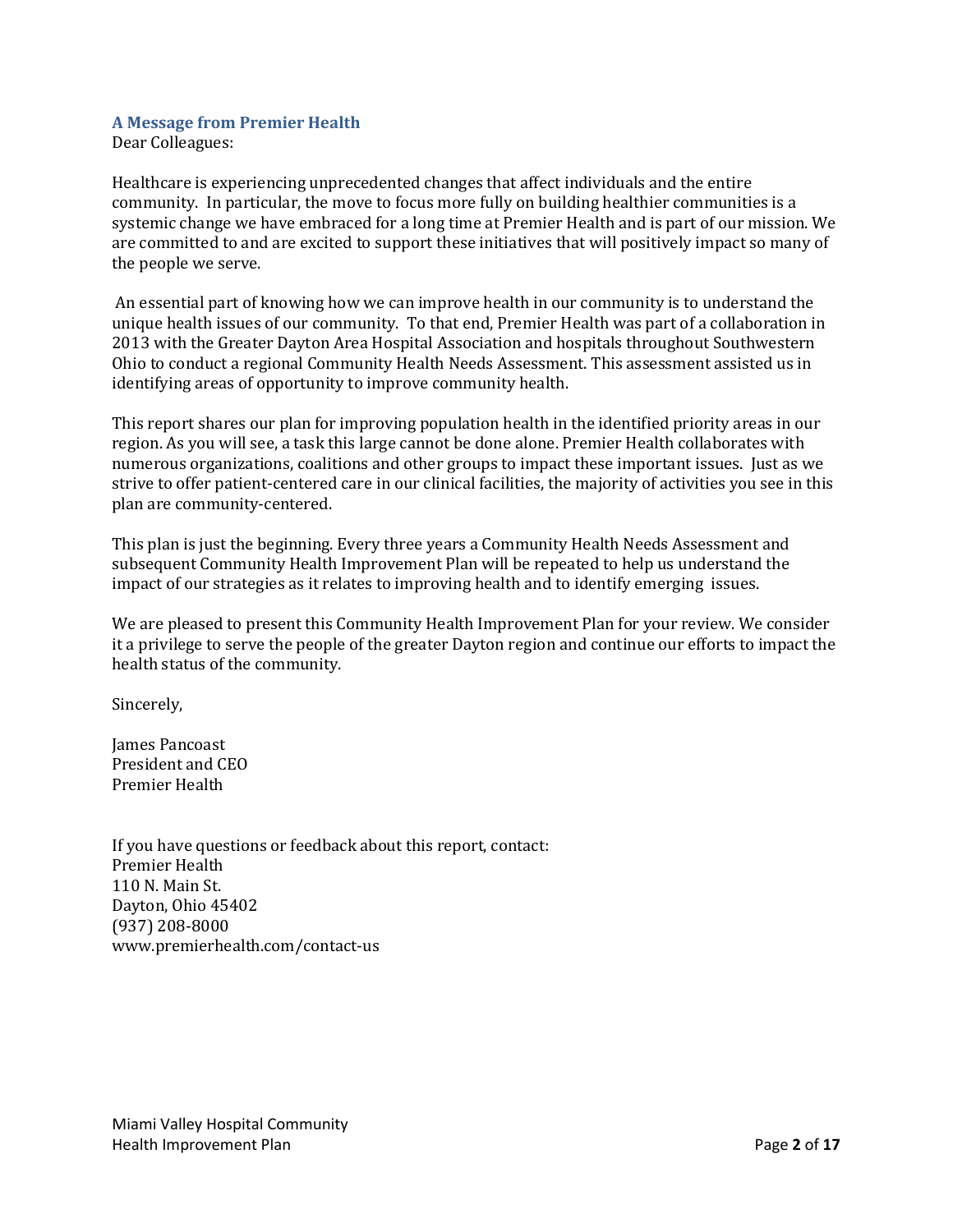## **Executive Summary**

Miami Valley Hospital is part of Premier Health, the largest healthcare system in southwestern Ohio. This Community Health Improvement Plan comes from data gathered by a Community Health Needs Assessment conducted in 2013 on behalf of all the hospitals in the region by the Greater Dayton Area Hospital Association and Wright State University. The service areas identified for improvement by that survey are Montgomery and Greene Counties in Ohio.

The priority areas identified for health improvement are:

Priority Area 1: Reduce the proportion of adults with hypertension. Priority Area 2: Reduce the female breast cancer mortality rate. Priority Area 3: To reduce the incidence of diabetes in our area and prevent complications in those who have diabetes.

Some other areas were identified for improvement, but because of our involvement in community or statewide initiatives to address those issues, we are not addressing them separately in this report.

<span id="page-3-0"></span>For detailed information about county demographics, social determents of health, accessibility of health care facilities and resources, behavior risk factors, maternal and infant health, clinical care indicators, some chronic disease indicators and leading causes of death, please consult the Community Health Needs Assessment.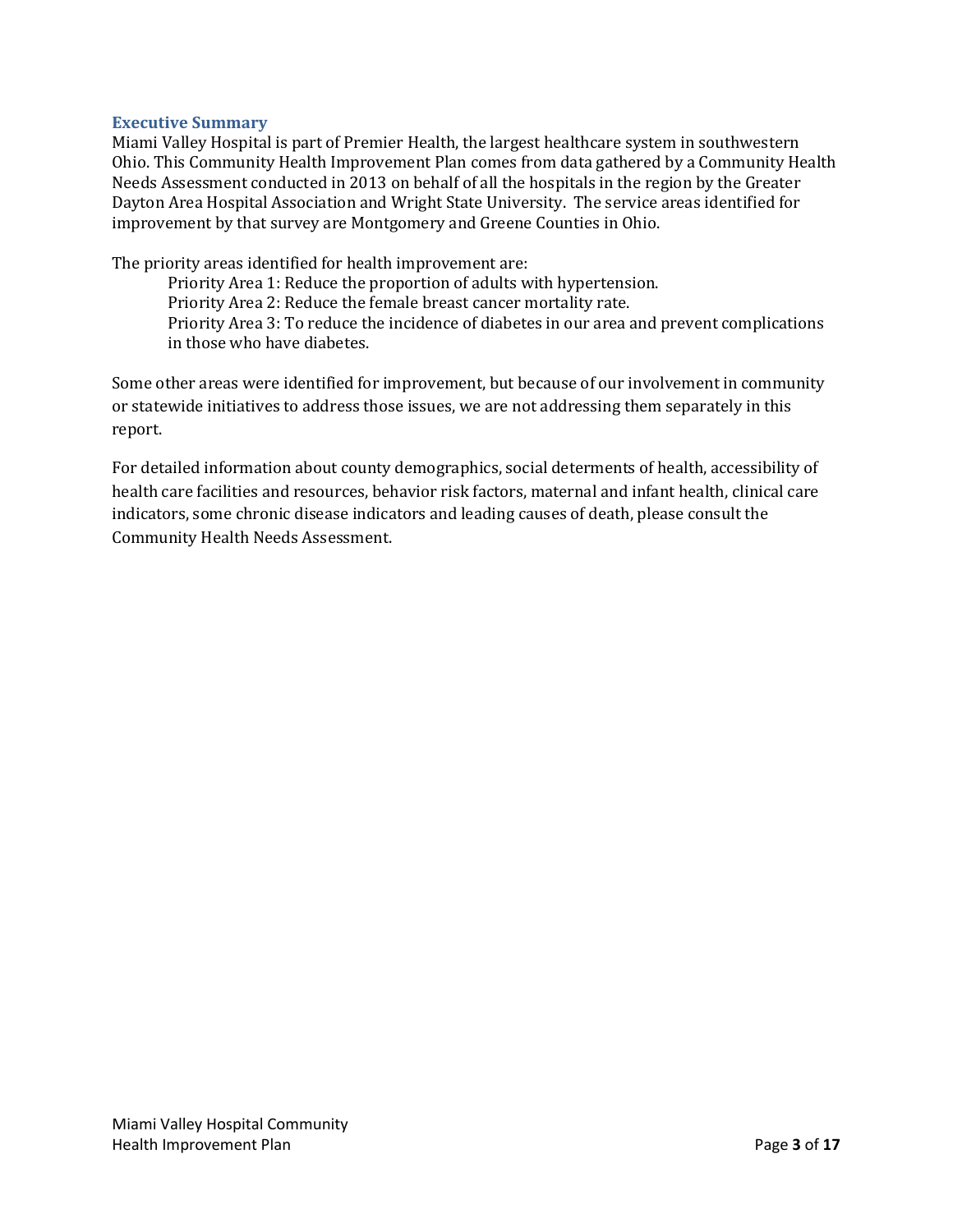## **Miami Valley Hospital and Premier Health: Committed to Improving Community Health**

Miami Valley Hospital (MVH) is part of Premier Health, the largest healthcare system in southwestern Ohio. It is committed to improving the health of the communities it serves through a variety of prevention, health improvement and engagement programs. As part of its overall commitment to the community, Miami Valley Hospital focuses on four areas of service:

- [Investing in the community](http://www.miamivalleyhospital.org/WorkArea/linkit.aspx?LinkIdentifier=id&ItemID=10924)
- [Prevention and wellness](http://www.miamivalleyhospital.org/WorkArea/linkit.aspx?LinkIdentifier=id&ItemID=10922)<br>• Commitment to the unde
- [Commitment to the under-served](http://www.miamivalleyhospital.org/WorkArea/linkit.aspx?LinkIdentifier=id&ItemID=10918)
- [Community engagement](http://www.miamivalleyhospital.org/WorkArea/linkit.aspx?LinkIdentifier=id&ItemID=10916)

Two examples of Miami Valley Hospital's community health improvement programs include:

## **The Genesis Project & Litehouse Development Homes**

The Genesis Project is a collaborative effort between the hospital, the University of Dayton, National City Bank, CityWide Development Corporation, County Corp and the City of Dayton. The mission is to revitalize the Fairgrounds neighborhood, an area near the hospital that had fallen on tough times.

The Genesis Project removed 41 deteriorating structures, rehabilitated 11 existing single-family homes and constructed 23 new houses. Potential buyers received mortgage credit counseling MVH offered homestead assistance to employees who wanted to move into the neighborhood.

MVH placed a social worker and two community-based police officers in the neighborhood and crime in the area has decreased by 19%.

The Genesis Project won the 2004 Audrey Nelson Community Development Achievement Award from the National Community Development Association for its effective use of a community block grant.

Litehouse Development Homes is following the Genesis Project, with up to 15 additional homes to be built.

## **Mahogany's Child**

In June 2001, MVH began Mahogany's Child, a health program dedicated to improving the health of African American women. This program educates women on healthy behavior and the importance of early disease detection.

Mahogany's Child's mission is to educate, remove barriers, and provide resources to empower African American women to make informed health care decisions and create a healthier lifestyle for themselves and their families.

Since the program's conception in 2001, more than 16,000 women have participated in the Mahogany's Child program.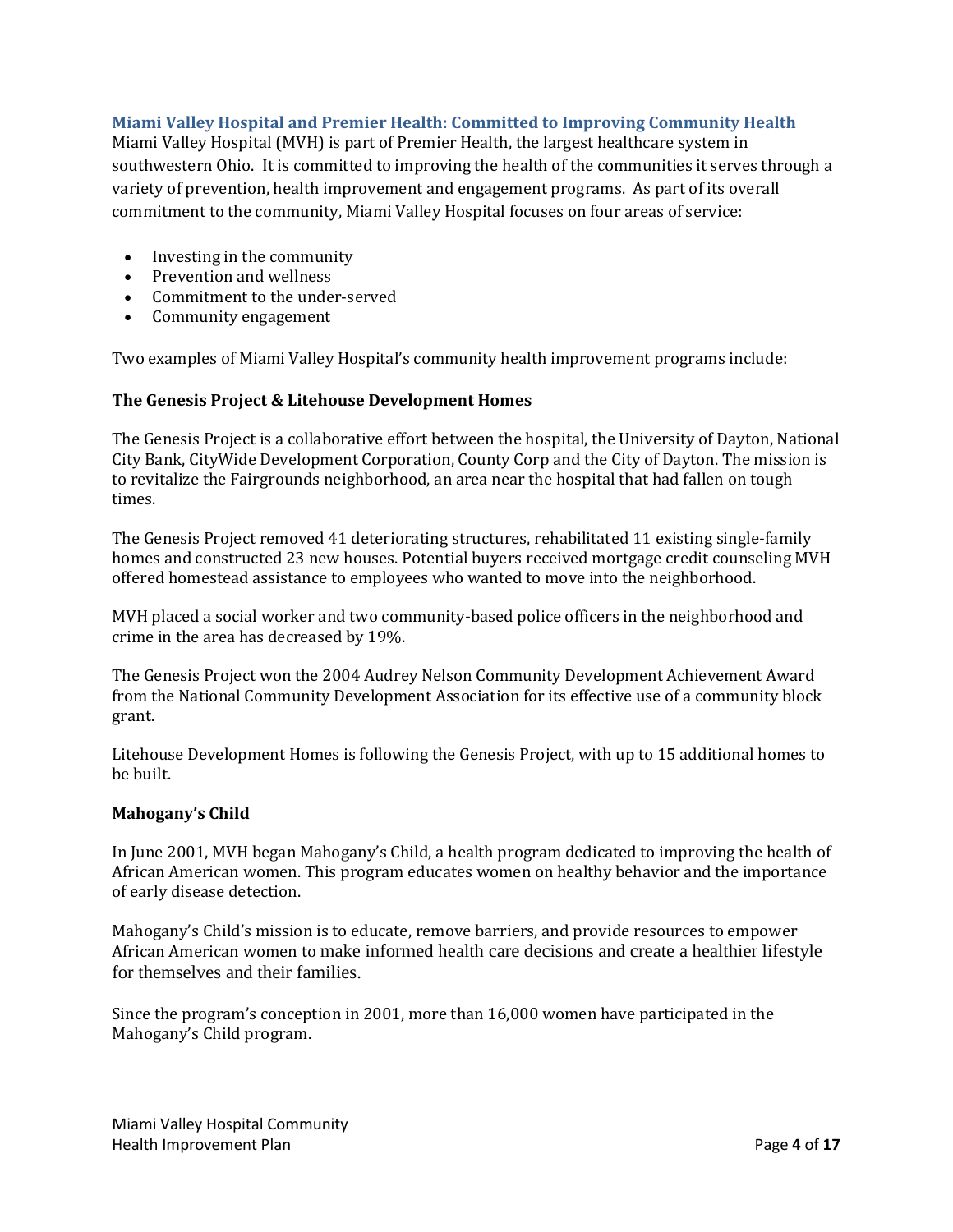## <span id="page-5-0"></span>**Premier Health's Commitment to the Community**

While Premier Health has a robust community-focused program, it also serves the community in other ways. In 2012, Premier Health:

- spent more than \$106 million in 2012 to provide services to low-income residents to assure they got the medial care they needed;
- supported neighborhood development projects in east and west Dayton totaling more than \$600,000;
- provides health education and screening services totaling more than \$8.4 million;
- offered community and social services that totaled more than \$6.7 million.

## <span id="page-5-1"></span>**Premier Community Health**

The hospitals in Premier Health collaborate to offer Premier Community Health. This organization offers evidence-based community health services to all the communities Premier Health serves. Its mission is to create a healthier community on behalf Premier Health through prevention, early detection and disease self management. Its focus areas are cancer, diabetes, heart, lung health and healthy living. In addition to a robust employer wellness program, it serves the community at congregations, senior centers and other community-based venues.

Premier Health Partners includes:

<span id="page-5-2"></span>Miami Valley Hospital Miami Valley Hospital South Miami Valley Hospital Jamestown Emergency Center Good Samaritan Hospital Good Samaritan North Health Center Atrium Medical Center Upper Valley Medical Center Premier HealthNet Premier Health Specialists Upper Valley Professional Corporation Fidelity Health Care Samaritan Behavioral Health Premier Community Health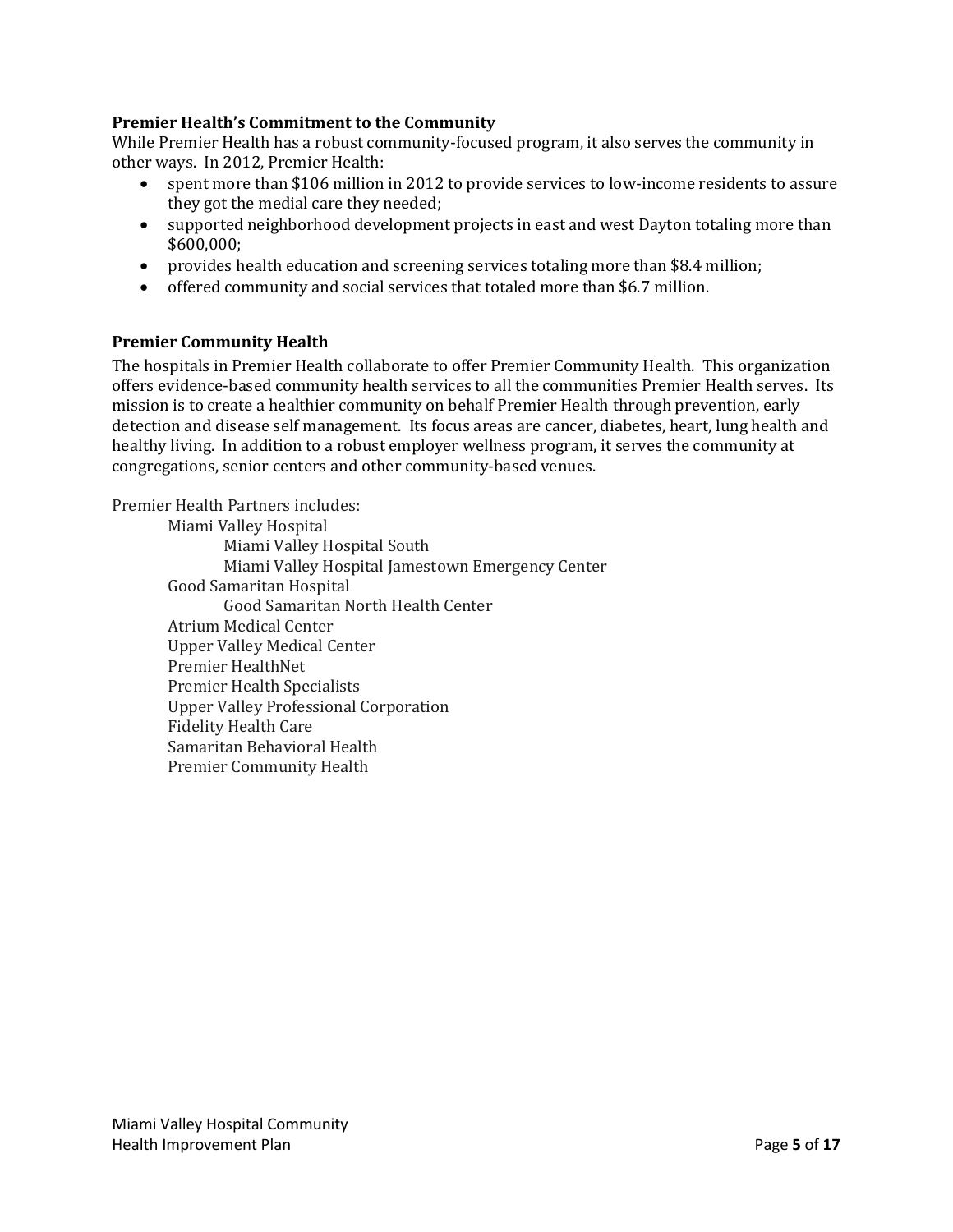## **Identified Priorities**

In the Community Health Assessment, researchers identified priority areas for community health improvement using a variety of criteria. The priorities that are included and excluded in the plan are outlined here. Priorities that are included in the plan are not listed in order of importance.

## <span id="page-6-0"></span>Priorities Included in the Plan

Through the Community Health Risk Assessment, the following priorities were identified for Montgomery and Greene counties. These priorities are outlined in this plan.

## *Primary and Chronic Diseases*

- 1. Hypertension—Hypertension rates are higher in the service area than in the state and nation. It is the leading inpatient discharge diagnosis and the 3<sup>rd</sup> leading ED discharge diagnosis.
- 2. Breast cancer—The breast cancer rate is 244.8 per 100,000, and the rate is increasing as opposed to historically prevalent cancers.
- 3. Diabetes—The prevalence of diabetes is substantially greater in the service area compared to the State and nation. It is the 3<sup>rd</sup> most common inpatient discharge diagnosis and the 7<sup>th</sup> most common ER discharge diagnosis. Discharge diagnosis rates have increased from 2004 to 2012.

## <span id="page-6-1"></span>Priorities Addressed Through Collaboration

All identified priorities are important elements of improving the health of our community. In some instances, priorities are already being targeted by collaborative groups of which Miami Valley Hospital is a part. Additional strategies will not be developed independent of these efforts. Because of the importance of these community-wide efforts, the following identified priorities are not included in the Community Health Improvement Plan.

## *Maternal and Infant Priorities*

- 1. First trimester prenatal care
- 2. Low birth weight
- 3. Infant mortality rate

Miami Valley Hospital is involved in several state-wide initiatives addressing these issues. As part of these collaborations, Miami Valley Hospital will share the goals and objectives developed by those groups for program implementation and measurement.

Ohio Perinatal Quality Collaborative. Miami Valley Hospital is a charter member of this organization as neonatal hospital and as a maternity hospital. The mission of the Collaborative is, "Through collaborative use of improvement science methods, reduce preterm births and improve outcomes of pre-term newborns in Ohio as quickly as possible."

Projects of the collaborative include:

- 39 Weeks Delivery Charter Project To reduce elective unnecessary scheduled births before 39 weeks gestational age. (Reduce infant mortality and low birth weights.)
- 39 Weeks Dissemination and Birth Registry Accuracy Project This project was to address inaccuracies in birth certificate data within the Quality Improvement framework.
- Obstetrics Antenatal Corticosteroids Project- This project focuses on increasing the use of antenatal corticosteroids to reduce mortality and morbidity among preterm infants. (Reduce infant mortality.)

Miami Valley Hospital Community Health Improvement Plan Page **6** of **17**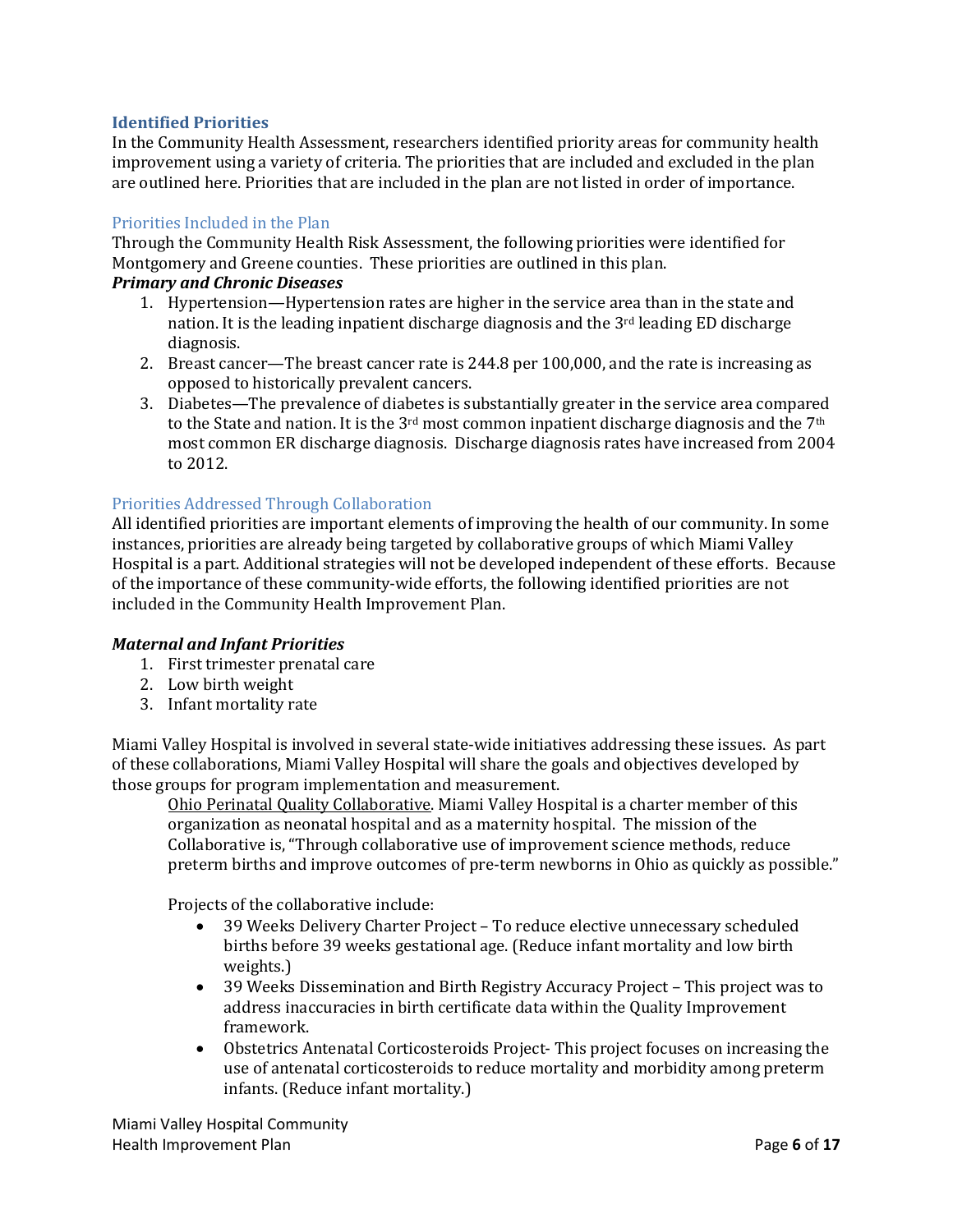• Progesterone Project – This project intends to help raise awareness about the need for screening and intervention for progesterone, provide support to teams to implement screening, identification and treatment, develop the capacity and capability of skilled ultrasound technicians and remove administrative barriers to the administration of progesterone. (Reduce infant mortality and low birth weights.)

Ohio Hospital Association (OHA). OHA has developed a plan to reduce infant mortality (which also addresses low infant birth weight and first trimester care) in Ohio which includes:

- Safe sleep (infant mortality)<br>• Eliminating elective deliverie
- Eliminating elective deliveries before 39 weeks (infant mortality)
- Progesterone for high risk mothers (infant mortality)
- Eliminating health disparities<br>• Safe spacing (infant mortality)
- Safe spacing (infant mortality and low birth weight)
- Access to prenatal care (First trimester care, infant mortality and low birth weight)
- Promote breast milk<br>• These program areas
- These program areas also then address increasing first trimester care, improving low birth weight and decreasing infant mortality.

Ohio Collaborative to Prevent Infant Mortality. This group, which is coordinated by the Ohio Department of Health, works together to formulate a statewide strategic plan to reduce infant mortality and birth outcome disparities. Miami Valley Hospital is part of this collaborative.

## *Primary and Chronic Diseases*

4. Alcohol and drug discharge diagnosis

In Montgomery County, Alcohol and Drug Abuse services are coordinated by the ADAMHS Board (Alcohol, Drug Addiction and Mental Health Services.) The ADAMHS Board administrates the planning, development, funding and evaluation of behavioral health services delivered by a network of nearly 30 community-based organizations.

The ADAMHS Collaborative Coalition issued, Report to Improve Alcohol and Other Drug Abuse and Addiction Services in Montgomery County, Ohio. This plan includes recommendations for:

- Building infrastructure and capacity
- Prevention
- Building linkages
- Treatment
- Data sharing

Premier Health is involved in these initiatives. James Pancoast, Premier Health President and CEO, is the Co-Chair of the Alcohol and Other Drug Abuse Implementation Advisory Team.

In Greene County, the Mental Health and Recovery Board of Clark, Greene and Madison Counties serves a similar purpose. Its mission is to support the system for delivering effective mental health, alcohol and other drug treatment, prevention, education and advocacy services for residents.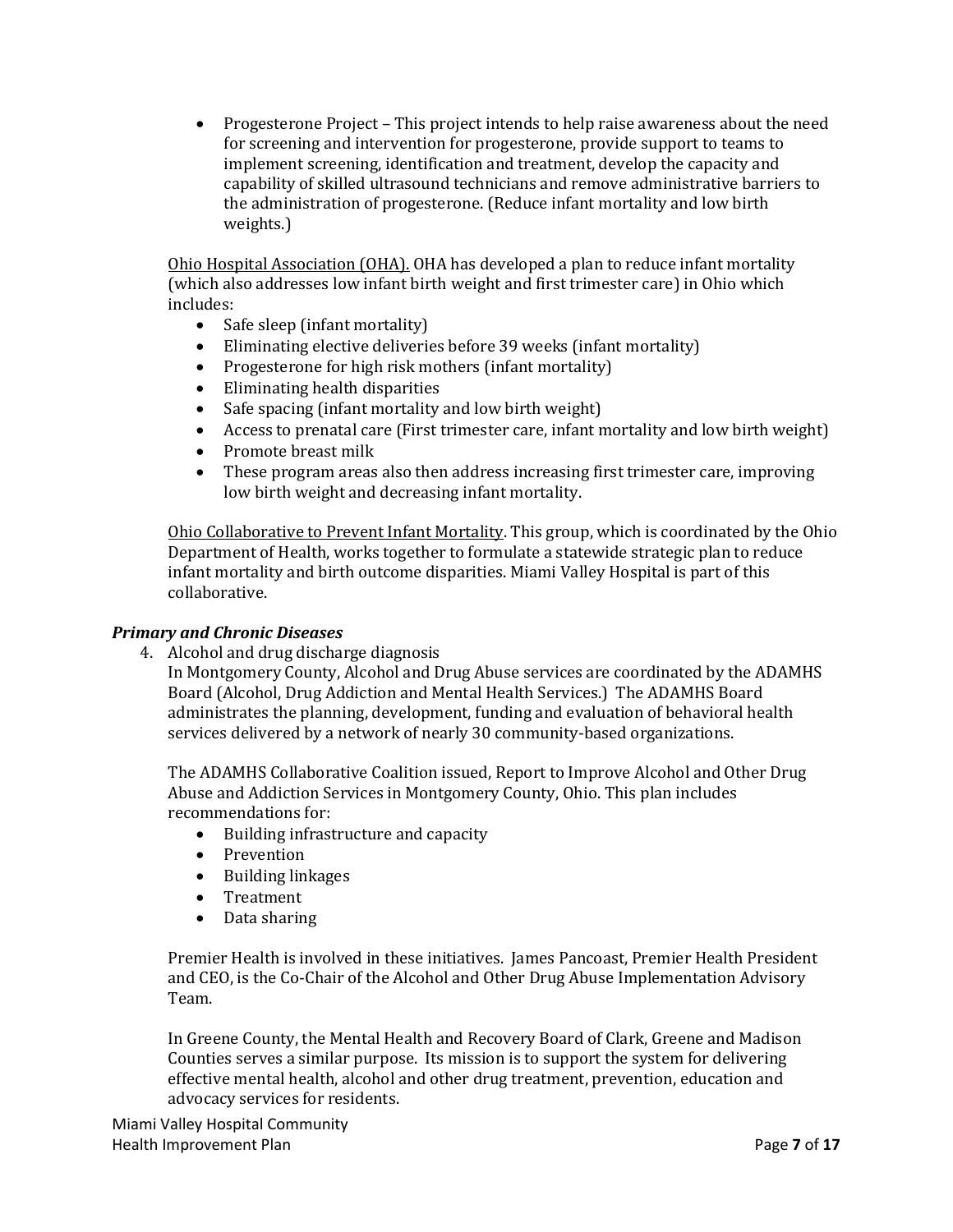## <span id="page-8-0"></span>**Key Health Priorities by Objective**

## <span id="page-8-1"></span>**Priority Area 1: Reduce the incidence and complications from adult hypertension.**

Blood pressure is how hard blood pushes against the walls of our arteries when our heart pumps blood. When someone has high blood pressure, which is also called hypertension, the increased pressure against the arteries causes' damage. Hypertension is called the silent killer because usually those who have it do not feel anything. High blood pressure increases risk for heart disease, stroke, heart failure, kidney disease, and blindness.

In many cases hypertension can be prevented by maintaining a healthy weight, being active, eating healthy, not using tobacco, and limiting alcohol. Most people who are diagnosed with high blood pressure can be controlled. Those with high blood pressure should

|            | The percentage of adults who have    |  |  |
|------------|--------------------------------------|--|--|
|            | been told by a primary care provider |  |  |
|            | that they have high blood pressure   |  |  |
| Ohio       | 31.7%                                |  |  |
| Montgomery | 35.5%                                |  |  |
| Greene     | 32.9%                                |  |  |

take the same steps that may prevent high blood pressure. If medication is needed, it is imperative to take it every day.

Hypertension rates are higher in the service area than in the State and nation. It is the leading inpatient discharge diagnosis and the 3rd leading ED discharge diagnosis.

Because of the significant health threat posed by hypertension, a community-focused, population health improvement strategy would benefit all parts of the community.

#### **Priority Area 1: Reduce the proportion of adults with hypertension.**

**Objective 1.1: Increase the proportion of adults with hypertension whose blood pressure is under control.**

Evidence-based Strategies:

Coordinate a hypertension education health communications campaign that will include communications tactics; free, community-based screenings and free online education.

Promote lectures about high blood pressure prevention and control in worksites, congregations, senior centers and other community based venues.

Identify an educational brochure targeted to those who already have high blood pressure about the importance of medication adherence and healthy lifestyle. Make collateral available through system websites, Facebook pages, at employer and community events and other outlets to be identified. These will include how to get more information by telephone and/or online.

#### **Outcome Indicators**

## **Short and Intermediate Term**

To have communications at least once a year in existing hospital communications vehicles that highlights hypertension and how it can be prevented/treated successfully.

To conduct at least three lectures per year reaching at least 75 unique individuals.

## **Long Term**

Increase the proportion of adults with hypertension whose blood pressure is under control.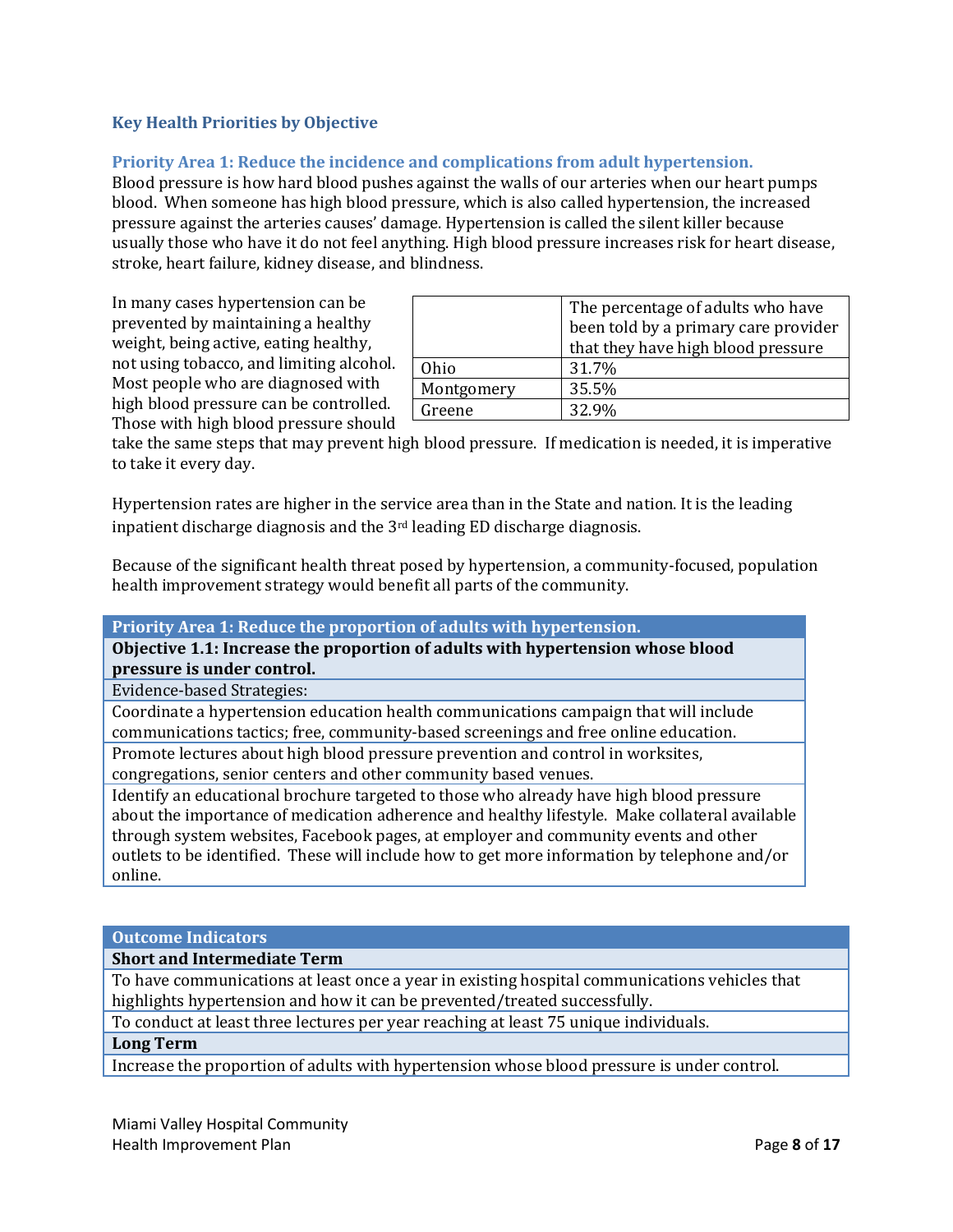**Objective 1.2: Increase the proportion of adults who have had their blood pressure measured within the preceding two years and can state whether their blood pressure was normal or high.**

Evidence-based Strategies:

MVH will conduct blood pressure screenings on at least 1,000 individuals per year at worksites, congregations, senior centers and other community-based venues.

Attempt telephone follow-up with 100% of those who have a stage 2 hypertension result, do not opt out of follow-up and have a working telephone.

We will successfully contact at least 45% of those eligible for follow-up.

If an individual does not have a primary care provider, we will offer to make a referral to the individual that meets their needs.

If an individual has not seen their primary care provider for three or more years, we will educate them about the importance of seeing their physician regularly to maintain themselves as a patient and encourage them to call their physician to become reestablished with them.

If an individual uses tobacco, we will educate them about local tobacco cessation services.

#### **Outcome Indicators**

**Short and Intermediate Term**

At least 1,000 unique individuals will receive a blood pressure screening each year in a variety of community-based venues.

We will successfully contact at least 45% of those eligible for follow-up.

## **Long Term**

Increase the proportion of adults who have had their blood pressure measured within the preceding two years and can state whether their blood pressure was normal or high.

#### **Programs and Resources to be Committed to Implement Plan**

To implement the included programs, the hospital and Premier will provide: Program management/coordination/implementation staffing, physical work space, access to computers/telephones/standard office equipment, access to marketing and communications professionals for collateral writing/design/printing, professionals for follow-up calls and health coaching, maintenance of all data collected and data analysis, primary care referral services, speakers, educational collateral pieces, appropriate social media, meeting space and space for community-focused health programs, screening paperwork and program evaluation.

## **Intended Collaborative Partnerships**

<span id="page-9-0"></span>All hospitals in Premier Health Premier Community Health Mall at Fairfield Commons Five Rivers Health Centers Community Health Centers of Dayton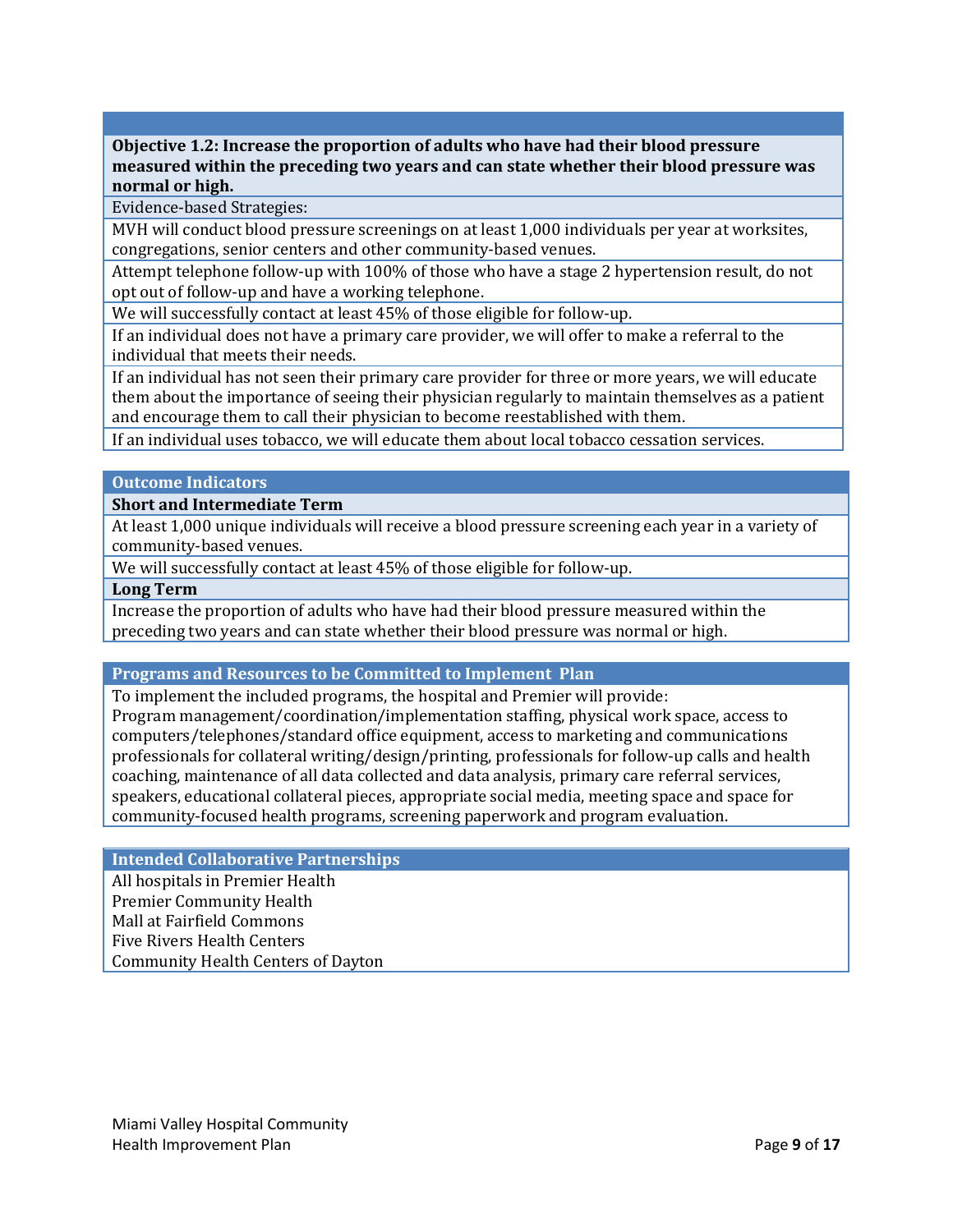## **Priority Area 2: Reduce the female breast cancer mortality rate.**

Reducing the impact of breast cancer in our area will require a diverse strategy because there are several issues to address:

- 1. More women are diagnosed with later stage breast cancer in our area
- 2. Mammography rates are lower in our area

In Premier, we have the Ohio Region 3 Breast and Cervical Cancer Early Detection Project (BCCP), which is funded by the Centers for Disease Control through the Ohio Department of Health. It is estimated in Ohio, about .12% of all women were diagnosed with breast cancer in 2012. Of those served by BCCP throughout Ohio in 2011, 1.9% of screened women learned they had cancer. In Premier's BCCP program in 2013, 2.63% of those screened found out they had breast cancer. While those who participate in this program are at higher risk for breast cancer, this is a large number of women.

Some identified risk factors for breast cancer are:

- Genetic alterations. (including BRCA1 and BRCA2 genes)
- Close family history. Having a mother, sister, and/or daughter diagnosed with breast cancer, especially before age 50. Having a close male blood relative with breast cancer.

| Women age 40+ who reported they have had      |        |  |  |
|-----------------------------------------------|--------|--|--|
| a mammogram in the past two years             |        |  |  |
|                                               | Yes    |  |  |
| <b>Ohio</b>                                   | 79.10% |  |  |
| Montgomery                                    | 77.30% |  |  |
| Greene                                        | 74.20% |  |  |
| <b>BRFSS SMART Data from Premier Oncology</b> |        |  |  |
| Assessment.                                   |        |  |  |

• Race. While white women are diagnosed with breast cancer more than any other race, African American women die from breast cancer more than any other race.

(National Cancer Institute, Breast Cancer risk in American Women.)

According to research, major barrier for screening mammography has been a lack of health insurance. In 2010, only 32% of women age 40 and older with no health insurance had a mammogram in the past two years compared to 71% of those with insurance. Other barriers identified include the lack of a nearby mammography center, lack of transportation, lack of a primary care provider, no recommendation from a provider to get a screening, lack of awareness of breast cancer risks of screening methods, cultural and language differences. Studies have also identified a lack of time and perception of pain as barriers.

In Montgomery County, the breast cancer rate is 244.8 per 100,000, and is increasing, opposed to historically prevalent cancers. Breast cancer rates are high in Greene and Montgomery counties. Greene County has a breast cancer rate of 151.5 per 100,000. This is significantly higher than the state or other counties in our area.

#### **Priority Area 2: Reduce the female breast cancer mortality rate.**

**Objective 2.1: Increase the proportion of women who receive breast cancer screening based on the most recent guidelines.**

## Evidence-based strategies

Offer free mammograms and related services to uninsured, low-income women in our service area. Related services include transportation to and from appointments and help securing a primary care provider. (This may shift to paying some co-pays for insured women if we see a substantial decline in uninsured women.)

During October, which is Breast Health Month, include information about the importance of mammography for women in communications campaigns.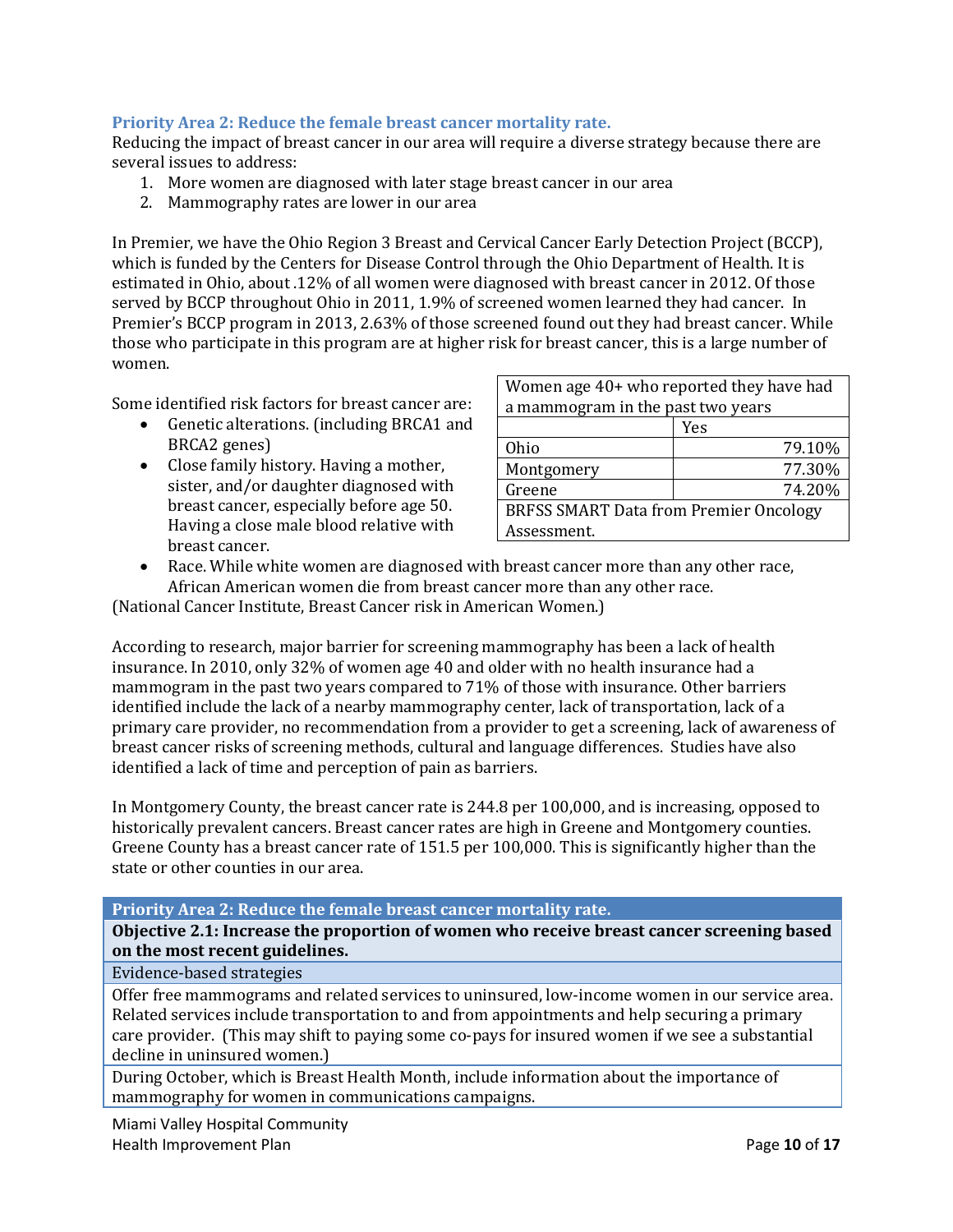Educate women about the provision in the Affordable Care Act that provides screening mammography with no co-pay or deductible for women who meet screening guidelines.

Continue the Mammography Matter's program at Miami Valley Hospital South.

Expand the "Brake for Breakfast" program to Miami Valley Hospital South. This program offers educational information about the importance of mammograms and breast risk factors with a free breakfast.

## **Objective 2.2: Increase awareness among women of increased risk due to family history and genetics.**

Evidence-based strategies

Include information about breast cancer genetic risk in existing community focused communications vehicles.

Offer a simple educational piece that includes how to reach genetics counselors.

## **Outcome Indicators**

**Short and Intermediate Term**

To provide assistance to at least 400 women in Montgomery County to receive a screening mammogram, diagnostic mammogram, ultrasound, clinical breast exam and/or breast biopsy. Because of the overlap in markets, this is a shared objective with Good Samaritan Hospital.

To provide assistance to at least 70 women in Greene County to receive a screening mammogram, diagnostic mammogram, ultrasound, clinical breast exam and/or breast biopsy.

In its first year (2014) serve at least 200 people at the Brake for Breakfast program.

To offer two Mammography Matter's programs at Miami Valley Hospital South.

## **Long Term**

To decrease the number of women in our area who are diagnosed with later stage breast cancers. To increase the number of women age 40 and older who have annual mammograms.

# **Programs and Resources to be Committed by hospital to implement this plan**

To implement the included programs, the hospital and Premier will provide: Program management/coordination/implementation staffing, physical work space, access to computers/telephones/standard office equipment, access to marketing and communications professionals for collateral writing/design/printing, professionals for follow-up calls, maintenance of all data collected and data analysis, primary care referral services, speakers, educational collateral pieces, appropriate social media, meeting space and space for community-focused health programs, screening paperwork and program evaluation.

## **Intended Collaborative Partnerships**

All hospitals in Premier Health Premier Community Health Breast Cancer Task Force of the Greater Miami Valley Five River Health Centers (Federally qualified health centers) Community Health Centers of Dayton (Federally qualified health centers) The Breast Cancer Foundation The Ohio Fraternal Order of Eagles Miami Valley Hospital Foundation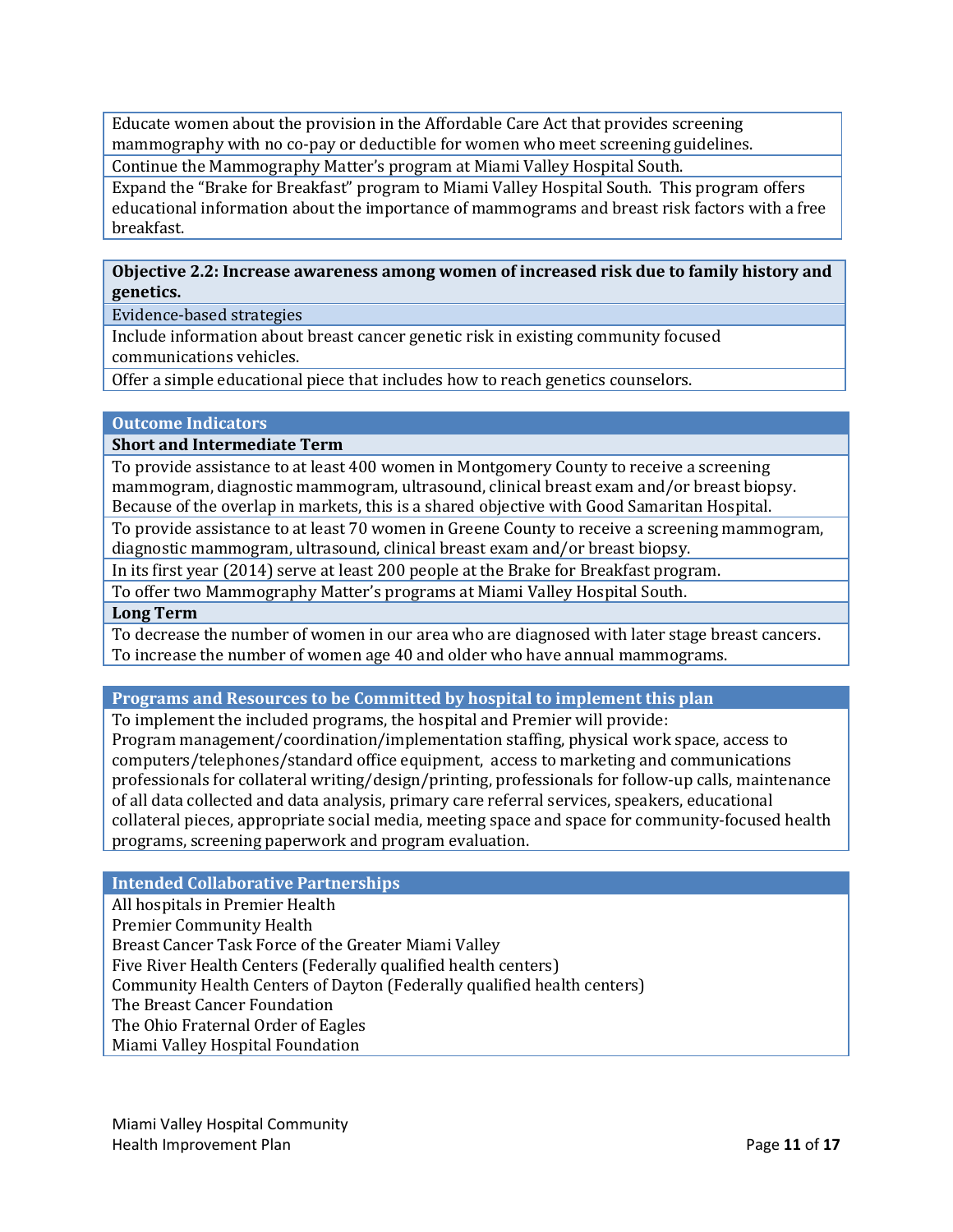# <span id="page-12-0"></span>**Priority Area 3: To reduce the incidence of diabetes in our area and prevent complications in those who have diabetes.**

Type 2 diabetes is a major public health issue that has reached epidemic proportions worldwide. According to the CDC, 25.8 million people in the United States have diabetes. Of these, 7 million do not know they have it. If continues, one of three US adults will have diabetes by 2050. Diabetes is the leading cause of blindness, kidney failure and amputations of feet and legs not related to accidents or injury. The majority of people who have type 2 diabetes also have heart disease.

Research shows making small lifestyle changes can help prevent diabetes. And, if a person has been told by a physician they have diabetes, it can be controlled.

The prevalence of diabetes is greater in Montgomery County, Ohio compared to the state and nation. It is the  $3<sup>rd</sup>$  most common inpatient discharge diagnosis and the 7<sup>th</sup> most common ER discharge diagnosis. Discharge diagnosis rates have increased from 2004 to2012.

According to the 2014 County Health Rankings and Roadmaps, the percentage of adults aged 20 and older with diagnosed diabetes is:

| Ohio       | 11% |
|------------|-----|
| Montgomery | 13% |
| Greene     | 10% |

(Data are for 2011. County Health camp rankings and Roadmaps collected this data from the National Center for Chronic Disease Prevention and Health Promotion, Division of Diabetes Translation.)

As with other health conditions, diabetes rates are higher among nonwhites. Nationally, 10.2% of non-Hispanic whites aged 20 and older has diabetes, both diagnosed and undiagnosed. However 18.7% of all non-Hispanic blacks aged 20 years and older have diabetes, both diagnosed and undiagnosed.

The American Diabetes Association estimates 35% of US adults aged 20 or older have prediabetes and 50% of those age 65 years or older have it. Of the 79 million Americans age 20 or older who have prediabetes, only 7.3% have been told they have it. Risk factors for prediabetes include being overweight and having a higher than normal blood glucose.

Montgomery County has higher rates of overweight and obesity than other counties in our market or the state. It would follow there is increased likelihood of a higher percentage of those with prediabetes in Montgomery County.

|            | Male   | Female | All    |
|------------|--------|--------|--------|
| Ohio       | 43.00% | 29.40% | 35.90% |
| Greene     | 42.30% | 26.80% | 34.20% |
| Montgomery | 46.00% | 32.10% | 37.80% |

Adults who are considered overweight- BMI of 25-29.9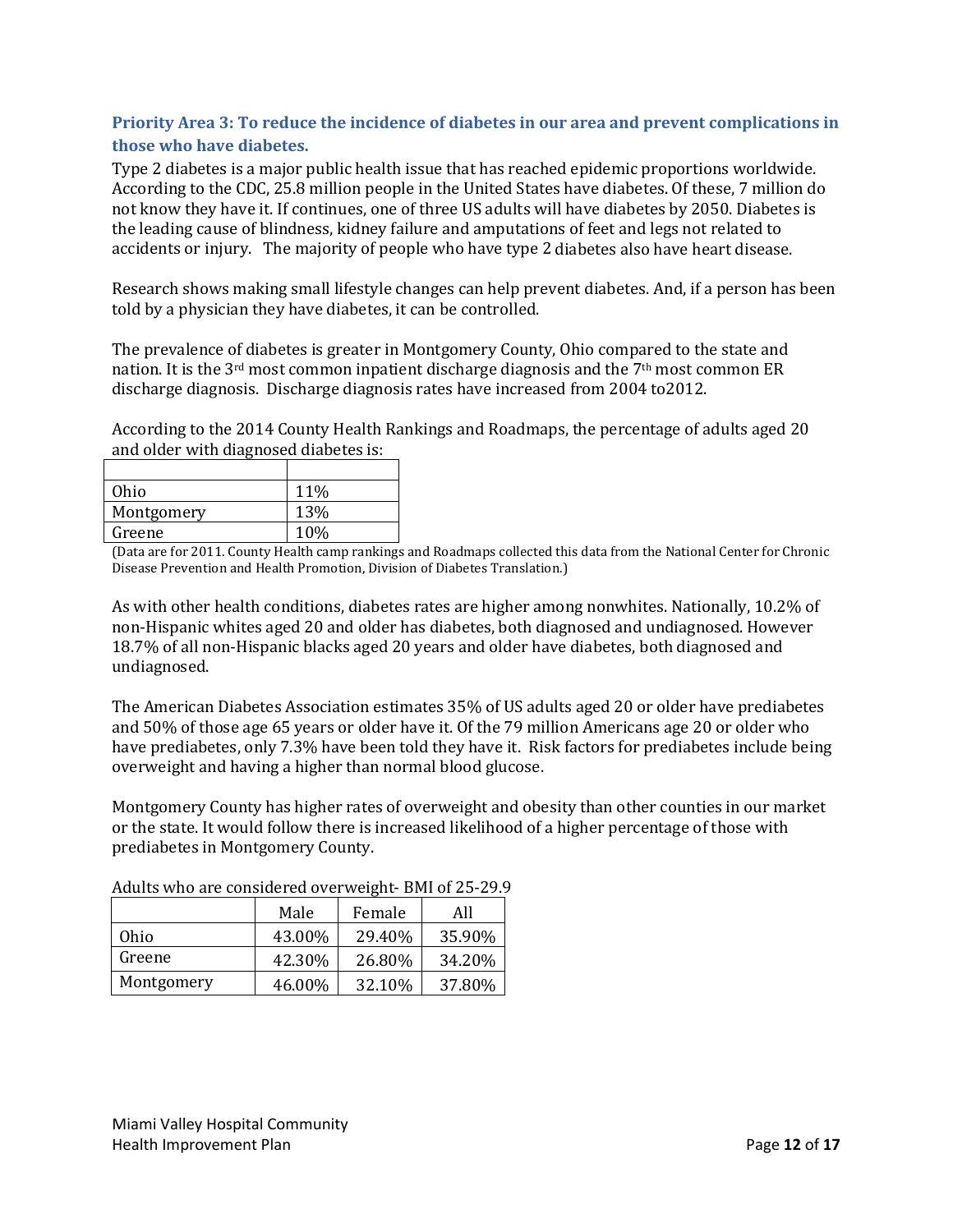|            | Male    | Female | All    |
|------------|---------|--------|--------|
| Ohio       | 27.10\% | 25.60% | 26.30% |
| Greene     | 25.60%  | 25.70% | 25.70% |
| Montgomery | 30.00%  | 30.40% | 31.90% |

## Adults who are considered obese- BMI of 30+

# **Priority Area 3: To reduce the incidence of diabetes in our area and prevent complications in those who have diabetes.**

## **Objective 3.1: To prevent diabetes in those who have prediabetes.**

## Evidence-based Strategies:

At community screening events, offer a hemoglobin A1C following approved guidelines to find possible prediabetes.

A telephonic follow-up attempt will be made to 100% of those whose hemoglobin A1C falls out of recommended ranges. To be eligible, the participant cannot opt out of follow-up and have a working telephone number.

We successfully reach at least 45% of those eligible for a follow-up call.

**Objective 3.2: Increase the number of people who are diagnosed with diabetes but do not know they have this disease.**

Evidence-based Strategies:

At community screening events, offer a hemoglobin A1C following approved guidelines to find possible diabetes.

A telephonic follow-up attempt will be made to 100% of those whose hemoglobin A1C falls out of recommended ranges. To be eligible, the participant cannot opt out of follow-up and have a working telephone number.

We successfully reach at least 45% of those eligible for a follow-up call.

**Objective 3.3: Increase the number of those who have diabetes and attend formal diabetes education classes at least every 2 years.**

Evidence-based Strategies:

Develop strategies to inform those who have diabetes that under the Affordable Care Act, medical nutrition therapy for people with diabetes is covered with no co-pay or deductible. Participate in the annual Diabetes Expo coordinated by Diabetes Dayton.

# **Outcome Indicators**

## **Short and Intermediate Term**

To provide at least 200 hemoglobin A1c screenings in Montgomery and Greene counties according to approved guidelines. (These numbers overlap with GSH market/numbers.)

## **Long Term**

Increase the number of people who are diagnosed with diabetes but do not know they have this disease.

Increase the number of those who have diabetes and attend formal diabetes education classes at least every two years.

## **Ultimate Goal**

Decrease the number of people who develop diabetes in our market area and increase the number of people who have diabetes, are well controlled and live healthy, active lives.

Miami Valley Hospital Community Health Improvement Plan **Page 13** of 17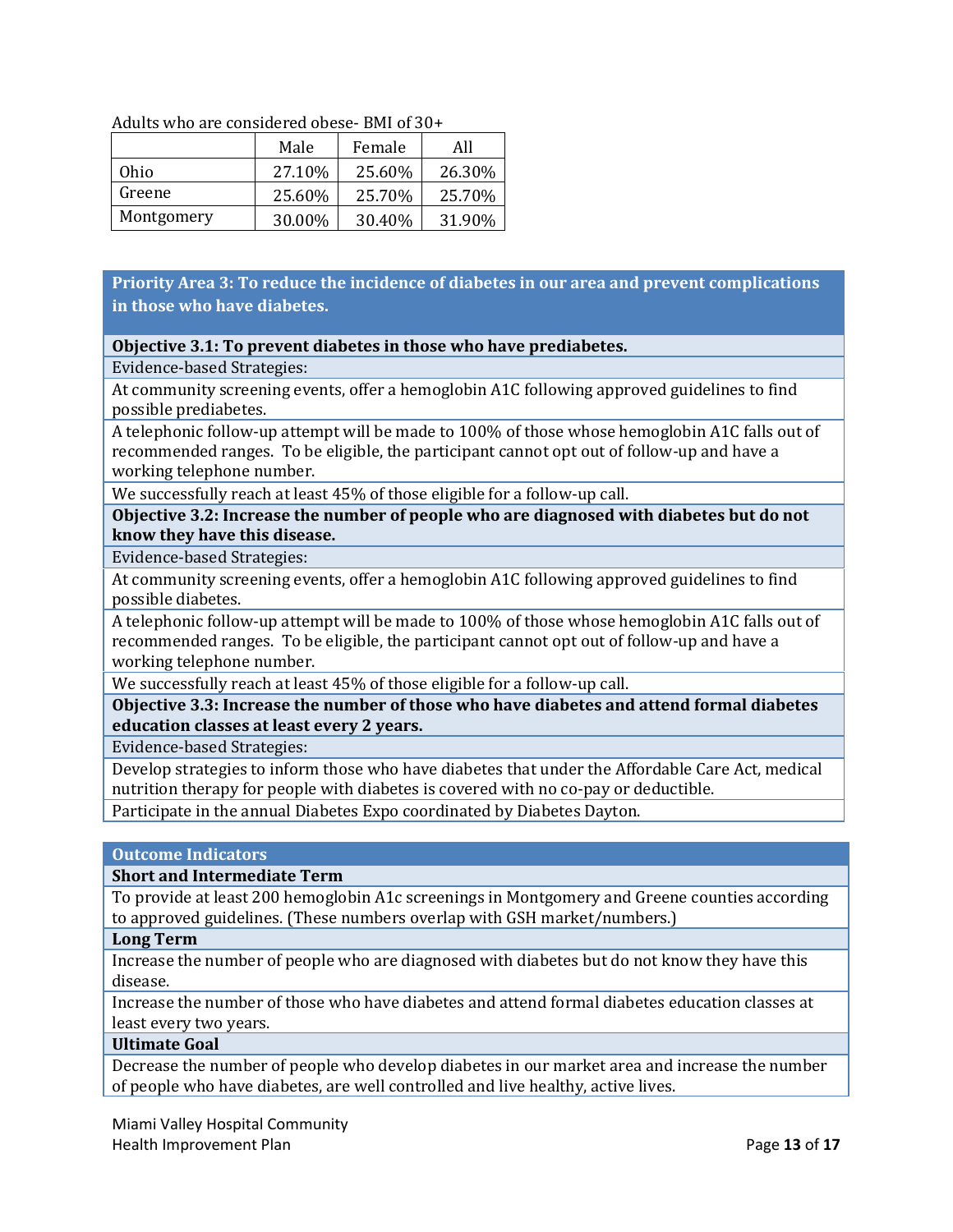## **Programs and Resources to be Committed to implement this plan**

To implement the included programs, the hospital and Premier will provide: Program management/coordination/implementation staffing, physical work space, access to computers/telephones/standard office equipment, access to marketing and communications professionals for collateral writing/design/printing, professionals for follow-up calls and health coaching, maintenance of all data collected and data analysis, primary care referral services, speakers, certified diabetes educators, educational collateral pieces, appropriate social media, meeting space and space for community-focused health programs, screening paperwork and program evaluation.

## **Intended Collaborative Partnerships**

<span id="page-14-0"></span>All hospitals in Premier Health Premier Community Health Montgomery County Diabetes Coalition Diabetes Dayton Mall at Fairfield Commons Miami Valley Hospital Foundation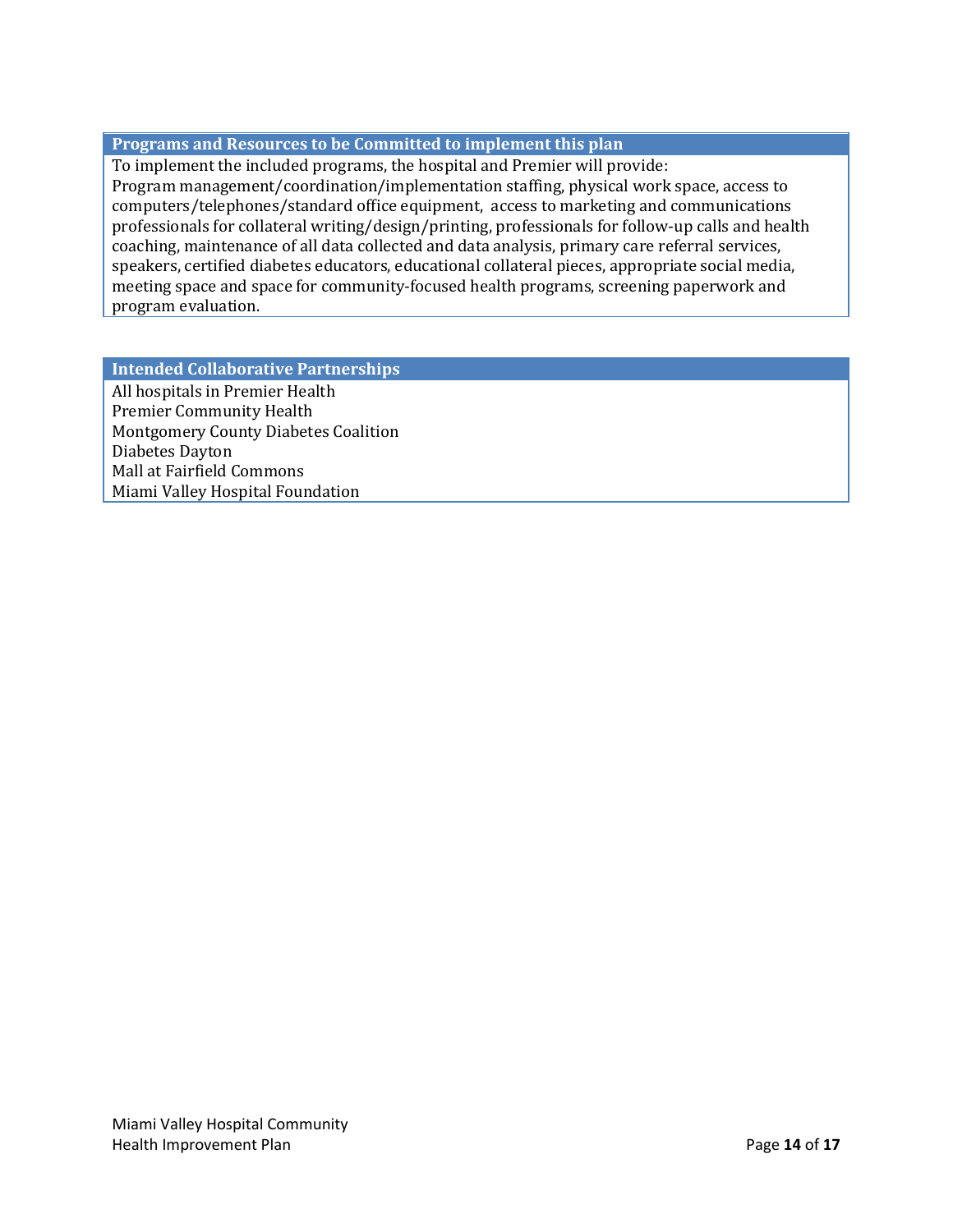## **Moving Forward**

All the hospitals in Premier Health have a rich history of working with the communities they serve to improve the health of its citizens. With the data gleaned from this Community Health Needs Assessment and having developed a Community Health Improvement Plan, our work continues.

Improving community health is a process of continuing to build traditional and nontraditional partnerships, assuring programs and strategies are evidence-based, building in feedback loops, conducting ongoing evaluation and measuring if what we are doing is having the intended result. We understand these are issues that cannot be solved by a hospital alone- but take the work of all interested stakeholders in the community. We know we need to develop detailed strategies for the identified targeted areas with in-depth work plans and responsible parties.

<span id="page-15-0"></span>As the process continues, we will continue to look at new strategies and opportunities, looking for ways to expand beyond the programs here and reach more people with life-improving and perhaps life-saving education and services.